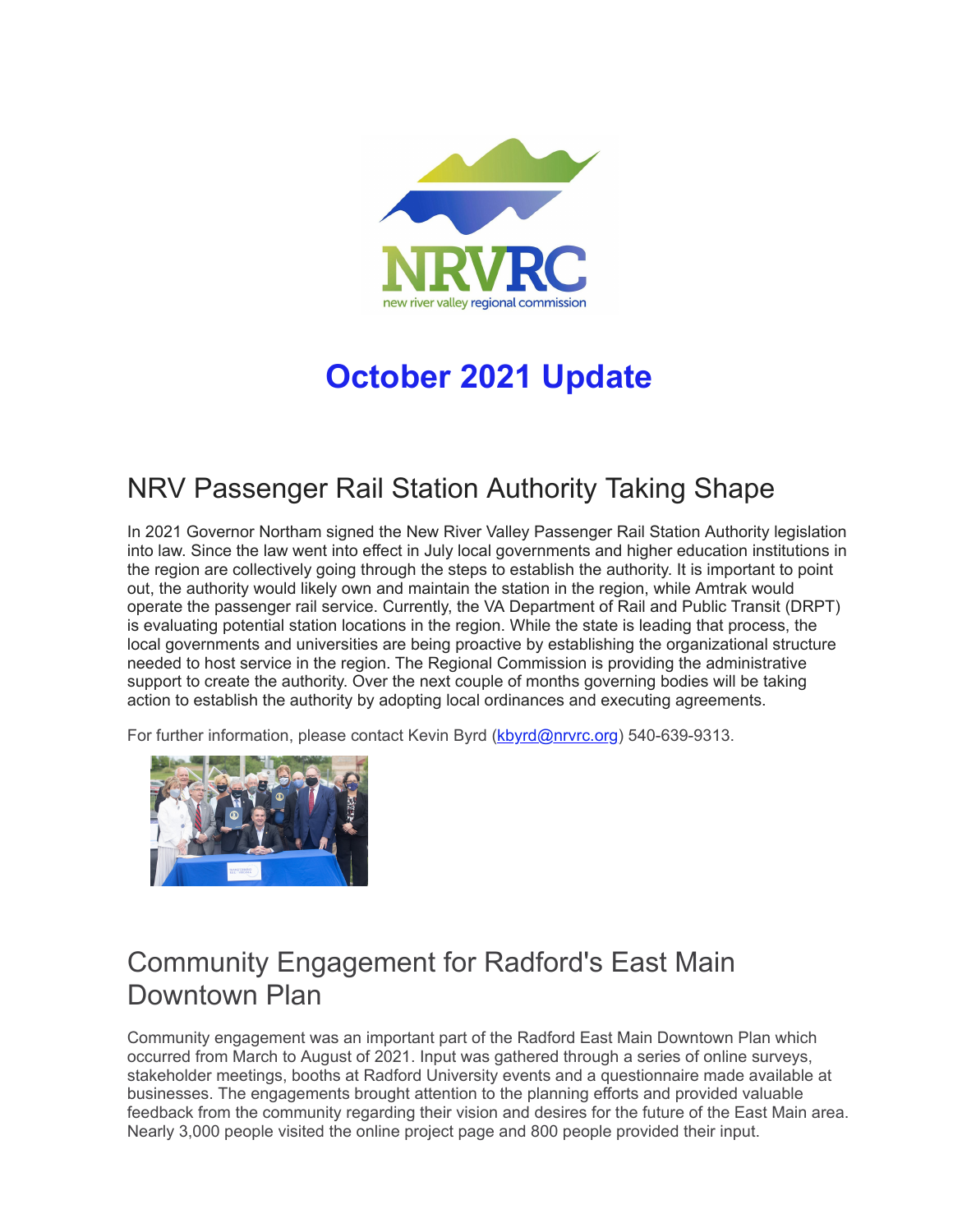Engagement with Radford University students included "5 questions" online and printed surveys, and booths setup during campus events. Over 100 students participated in the online survey, while 137 responded at the event booths. Their top feedback for downtown was dining options, attractive buildings, green spaces, longer store hours and free Wi-Fi.





For further information, please contact Aphi Fancon ([afancon@nrvrc.org\)](mailto:afancon@nrvrc.org) 540-639-9313.

## Business Continuity Team Update

The Business Continuity Team has been working hard to bring relevant workshop topics to small businesses the past couple of months and will continue to do so in the coming months. In the most recent installment of Making your Business Resilient Beyond Covid-19, Eric Chapman, Attorney with CowanPerry, PC, joined us to discuss the new Department of Labor and Industry (DOLI) COVID-19 regulations, compliance, and employment best practices. This workshop was offered online in webinar format and took place on September 21, 2021. There were 133 virtual participants, the largest attendance to date. Please note there are two upcoming deadlines for employers to put on their calendars; Infectious Disease Plan of Response is due October 8,2021 and Employee Training is due by November 7, 2021. If interested in 10 easy steps to reach compliance, please contact Melanie Morris at [mmorris@nrvrc.org](mailto:mmorris@nrvrc.org) for more information on how to obtain the recording.

In October presenters from Uncork-It a local marketing firm will join the workshop series. The two workshops presented will be *Storytelling for Business Success*, and *Don't Stop Talking: It's Good for Business*. These workshops will be virtual and held at 11am on October 14<sup>th</sup> and 28<sup>th</sup> respectively. Register for these workshops here: [https://forms.gle/fnnT846vgNkJqLdP9](https://r20.rs6.net/tn.jsp?f=001Gy8r2pV2LI22cZ90lmD7jWmy0P3h47VDEzNFU7cHfywkgK_boaboX5Xf6oM8tQceureJG0DVmIsx-d6NysiPXCn_iIyqD22N9a8n5dhM_urVLP96v3ezpI4F2L93SeEIEjmsmPvJdUGhARvswdvZMvuwGBCfPivK&c=V1isXThnFjuwKpxjGZNweSOffsbWyozD_STp7iKSL7ZtBRraT9BaqA==&ch=U_xv9RA4YTHdv5pX5gweaB6k68vCz0zGsYCSImRi17gm8ShrxD0cGg==)

For more information, please contact Melanie Morris at [mmorris@nrvrc.org.](mailto:mmorris@nrvrc.org)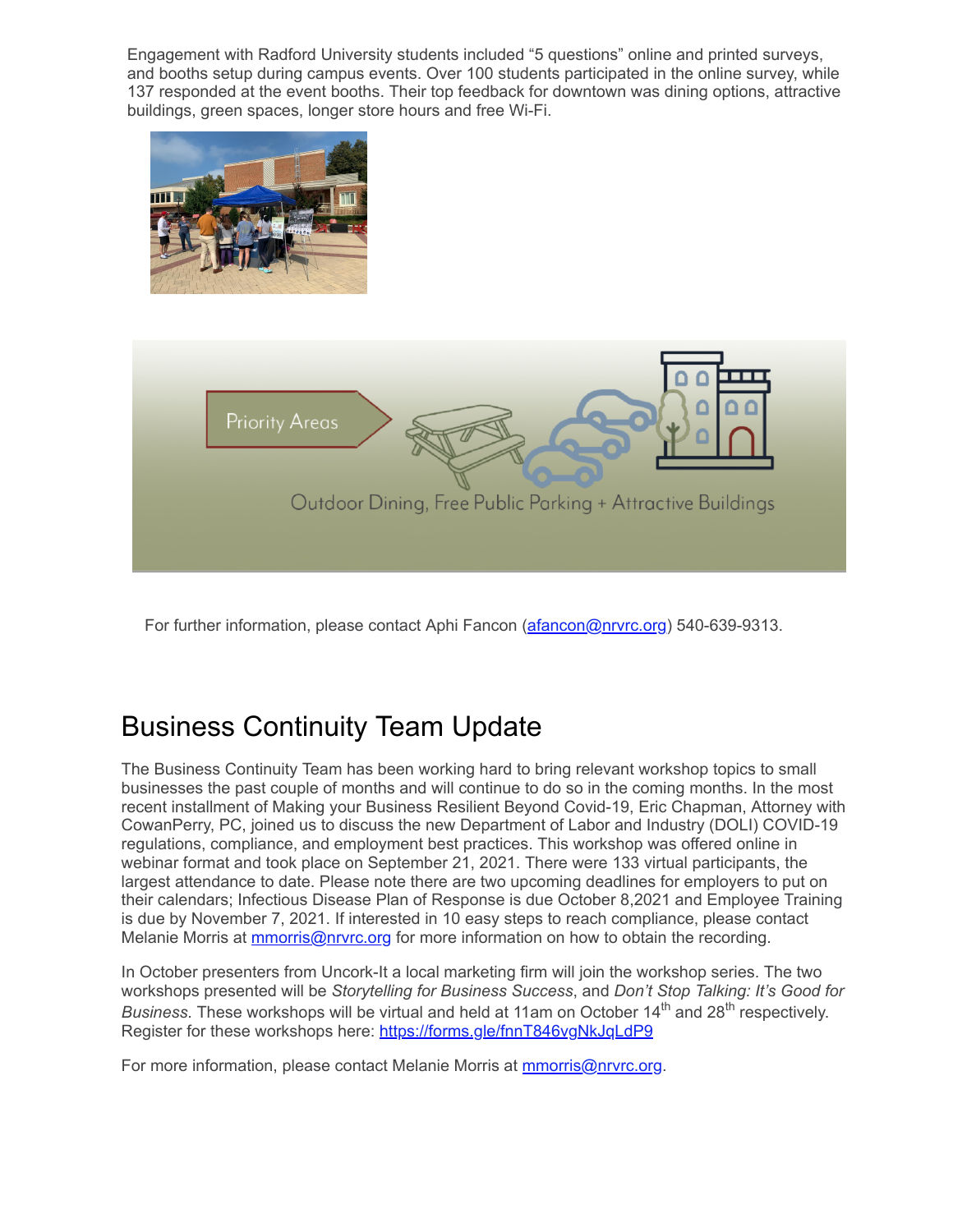#### We salute all frontliners!

Thank you from the BCT.